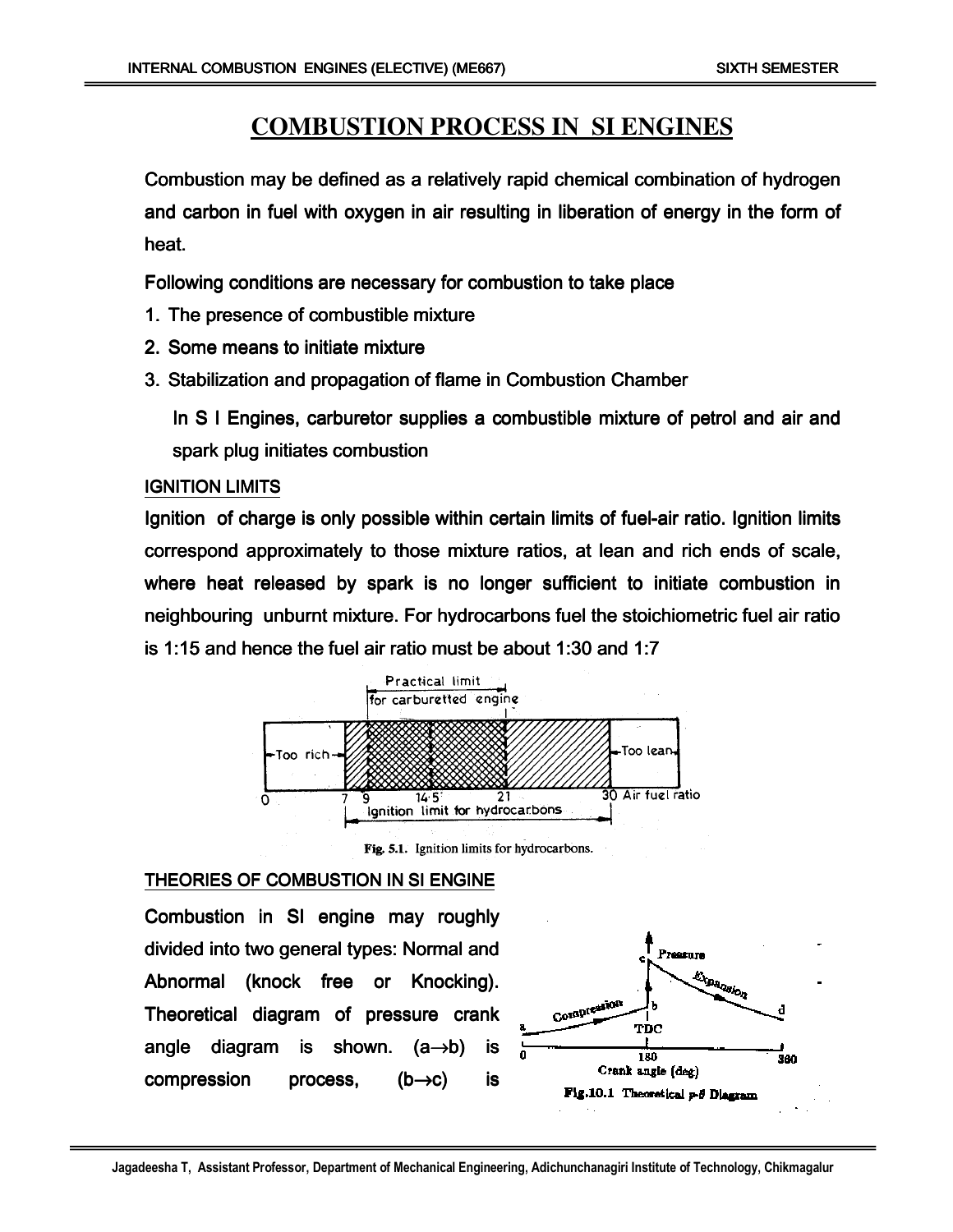combustion process and (c $\rightarrow$ d) is an expansion process. In an ideal cycle it can be seen from the diagram, the entire pressure rise during combustion takes place at constant volume i.e., at TDC. However, in actual cycle this does not happen.

#### RICHARD'S THEORY OF COMBUSTION.

Sir Ricardo, known as father of engine research describes the combustion process can be imagined as if it is developing in two stages:

- 1. Growth and development of a self propagating nucleus flame. (Ignition lag)
- 2. Spread of flame through the combustion chamber

THREE STAGE OF COMBUSTION (VTU July/Aug 05/Feb 06/July 06)

According to Ricardo, There are three stages of combustion in SI Engine as shown

- 1. Ignition lag stage
- 2. Flame propagation stage
- 3. After burning stage
- 1. Ignition lag stage: There is a certain time interval between instant of spark and instant where there is a noticeable rise in pressure due to combustion. This time lag is called IGNITION LAG.



Ignition lag is the time interval in the process of chemical reaction during which molecules get heated up to self ignition temperature, get ignited and produce a self propagating nucleus of flame. The ignition lag is generally expressed in terms of crank angle ( $\theta$ 1). The period of ignition lag is shown by path ab. Ignition lag is very small and lies between 0.00015 to 0.0002 seconds. An ignition lag of 0.002 seconds corresponds to 35 deg crank rotation when the engine is running at 3000 RPM. Angle of advance increase with the speed. This is a chemical process depending upon the nature of fuel, temperature and pressure, proportions of exhaust gas and rate of oxidation or burning.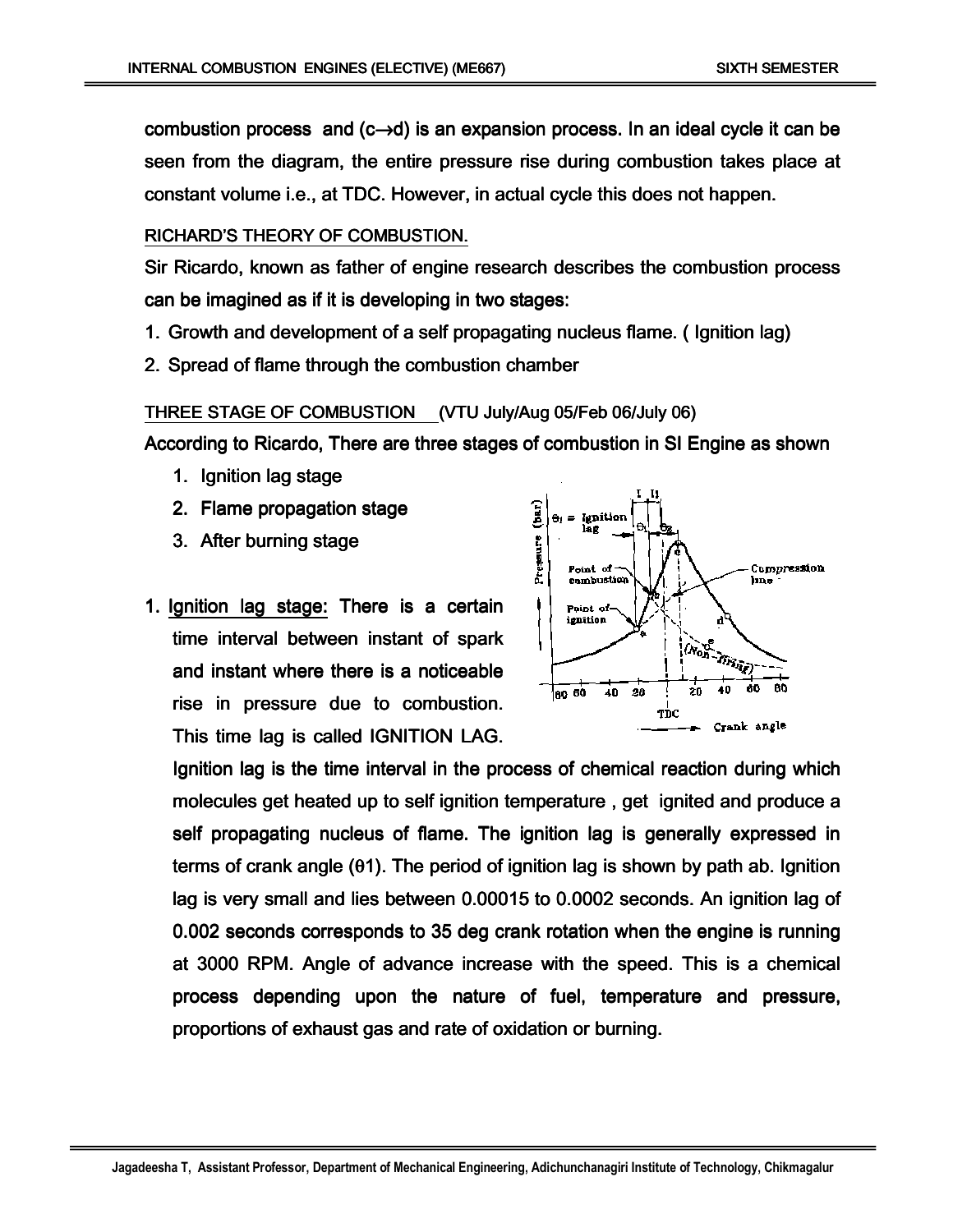### 2. Flame propagation stage:

Once the flame is formed at "b", it should be self sustained and must be able to propagate through the mixture. This is possible when the rate of heat generation by burning is greater than heat lost by flame to surrounding.

After the point "b", the flame propagation is abnormally low at the beginning as heat lost is more than heat generated. Therefore pressure rise is also slow as mass of mixture burned is small. Therefore it is necessary to provide angle of advance 30 to 35 deg, if the peak pressure to be attained 5-10 deg after TDC. The time required for crank to rotate through an angle θ2 is known as combustion period during which propagation of flame takes place.

#### 3. After burning:

Combustion will not stop at point "c" but continue after attaining peak pressure and this combustion is known as after burning. This generally happens when the rich mixture is supplied to engine.

### FACTORS AFFCTING THE FLAME PROPAGATION (VTU Aug 06/July 07/Jan 07)

Rate of flame propagation affects the combustion process in SI engines. Higher combustion efficiency and fuel economy can be achieved by higher flame propagation velocities. Unfortunately flame velocities for most of fuel range between 10 to 30 m/second.

The factors which affect the flame propagations are

- 1. Air fuel ratio
- 2. Compression ratio
- 3. Load on engine
- 4. Turbulence and engine speed
- 5. Other factors Ī

1. A: F ratio. The mixture strength influences the rate of combustion and amount of heat generated. The maximum flame speed for all hydrocarbon fuels occurs at nearly 10% rich mixture. Flame speed is reduced both for lean and as well as for very rich mixture. Lean mixture releases less heat resulting lower flame temperature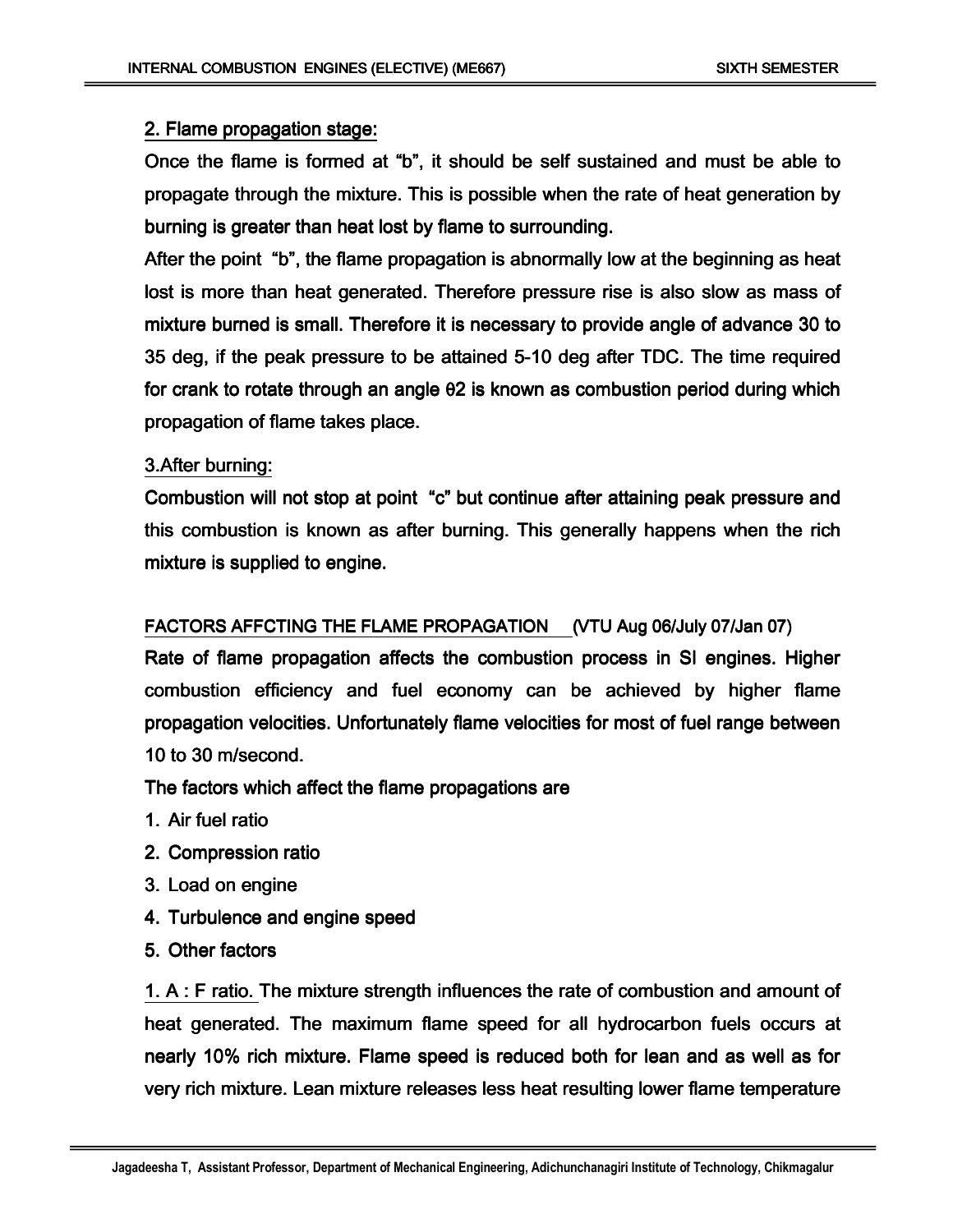and lower flame speed. Very rich mixture results incomplete combustion (C CO instead of C0 and also results in production of less heat and flame speed remains low. The effects of A: F ratio on p-v diagram and p-0 diagram are shown below :



Fig. 17.7. Indicator diagrams for stoichiometric and weak mixtures.

2. Compression ratio: The higher compression ratio increases the pressure and temperature of the mixture and also decreases the concentration of residual gases. All these factors reduce the ignition lag and help to speed up the second phase of combustion. The maximum pressure of the cycle as well as



mean effective pressure of the cycle with increase in compression ratio. Figure above shows the effect of compression ratio on pressure (indirectly on the speed of combustion) with respect to crank angle for same A: F ratio and same angle of advance. Higher compression ratio increases the surface to volume ratio and thereby increases the part of the mixture which after-burns in the third phase.

3. Load on Engine. With increase in load, the cycle pressures increase and the flame speed also increases.

In S.I. engine, the power developed by an engine is controlled by throttling. At lower load and higher throttle, the initial and final pressure of the mixture after compression decrease and mixture is also diluted by the more residual gases. This reduces the flame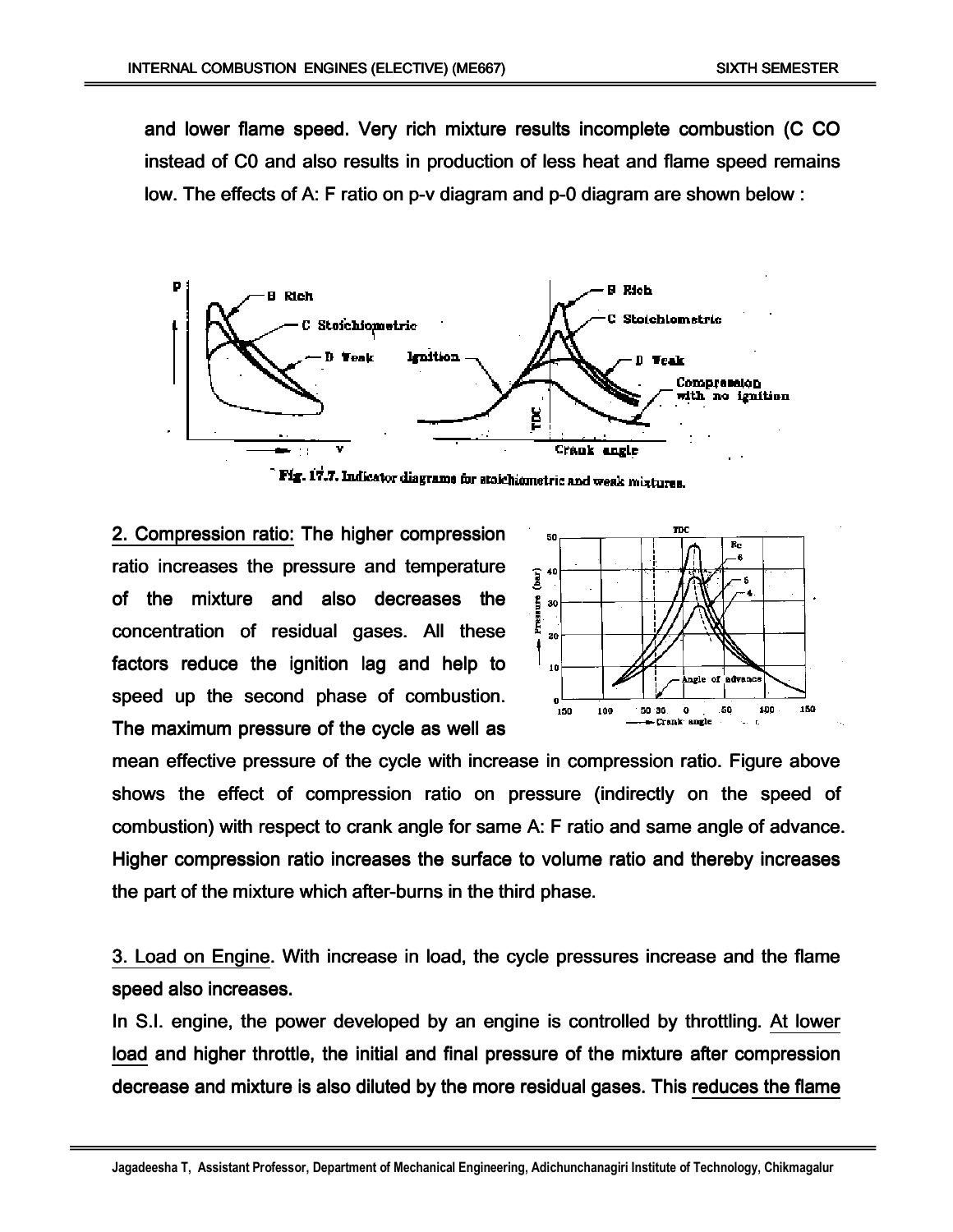propagation and prolongs the ignition lag. This is the reason, the advance mechanism is also provided with change in load on the engine. This difficulty can be partly overcome by providing rich mixture at part loads but this definitely increases the chances of afterburning. The after burning is prolonged with richer mixture. In fact, poor combustion at part loads and necessity of providing richer mixture are the main disadvantages of S,I. engines which causes wastage of fuel and discharge of large amount of CO with exhaust gases.

4. Turbulence : Turbulence plays very important role in combustion of fuel as the flame speed is directly proportional to the turbulence of the mixture. This is because, the turbulence increases the mixing and heat transfer coefficient or heat transfer rate between the burned and unburned mixture. The turbulence of the mixture can be increased at the end of compression by suitable design of the combustion chamber (geometry of cylinder head and piston crown).

Insufficient turbulence provides low flame velocity and incomplete combustion and reduces the power output. But excessive turbulence is also not desirable as it increases the combustion rapidly and leads to detonation. Excessive turbulence causes to cool the flame generated and flame propagation is reduced.

Moderate turbulence is always desirable as it accelerates the chemical reaction, reduces ignition lag, increases flame propagation and even allows weak mixture to burn efficiently.

#### Engine Speed

The turbulence of the mixture increases with an increase in engine speed. For this reason the flame speed almost increases linearly with engine speed. If the engine speed is doubled, flame to traverse the combustion chamber is halved. Double the original speed and half the original time give the same number of crank degrees for flame propagation. The crank angle required for the flame propagation , which is main phase of combustion will remain almost constant at all speeds. This is an important characteristics of all petrol engines.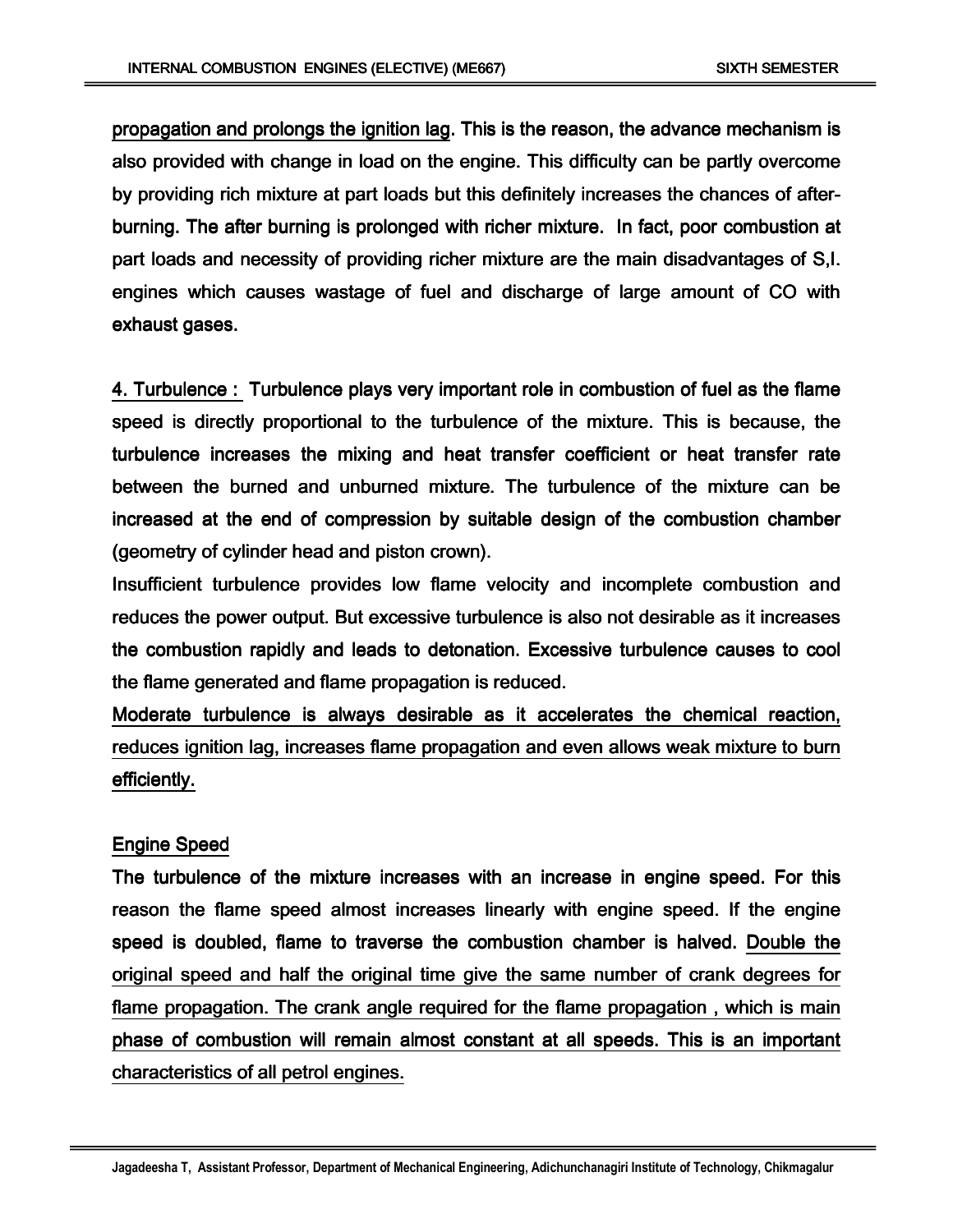### **Engine Size**

Engines of similar design generally run at the same piston speed. This is achieved by using small engines having larger RPM and larger engines having smaller RPM. Due to same piston speed, the inlet velocity, degree of turbulence and flame speed are nearly same in similar engines regardless of the size. However, in small engines the flame travel is small and in large engines large. Therefore, if the engine size is doubled the time required for propagation of flame through combustion space is also doubled. But with lower RPM of large engines the time for flame propagation in terms of crank would be nearly same as in small engines. In other words, the number of crank degrees required for flame travel will be about the same irrespective of engine size provided the engines are similar.

5. Other Factors. Among the other factors, the factors which increase the flame speed are supercharging of the engine, spark timing and residual gases left in the engine at the end of exhaust stroke. The air humidity also affects the flame velocity but its exact effect is not known. Anyhow, its effect is not large compared with A :F ratio and turbulence.

# PHENOMENON OF KNOCKING IN SI ENGINE (VTU July06/Jan 07) Knocking is due to auto ignition of end portion of unburned charge in combustion chamber. As the normal flame proceeds across the chamber, pressure and temperature of unburned charge increase due to compression by burned portion of charge. This unburned compressed charge may auto ignite under certain temperature condition and release the energy at a very rapid rate compared to normal combustion

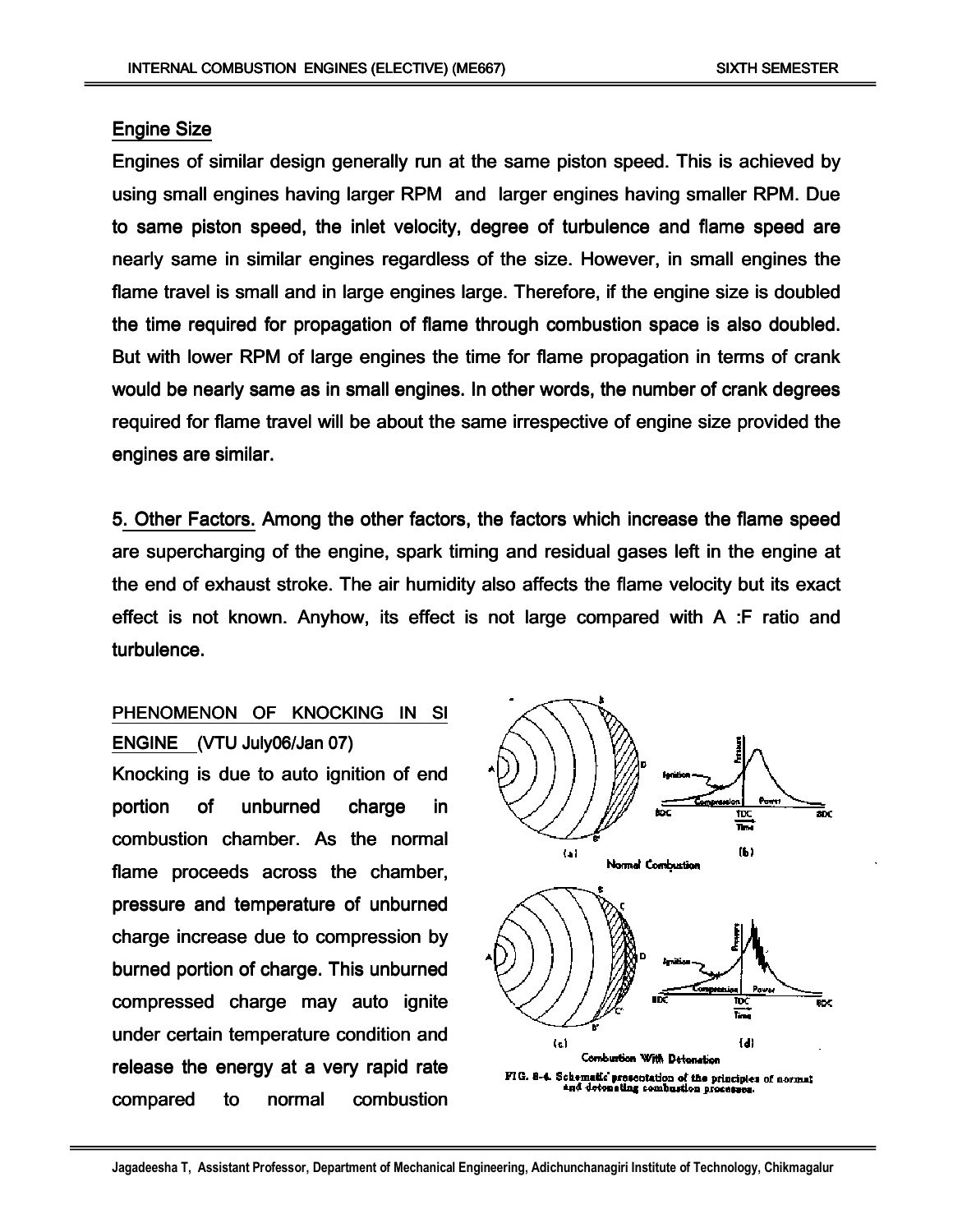process in cylinder. This rapid release of energy during auto ignition causes a high pressure differential in combustion chamber and a high pressure wave is released from auto ignition region. The motion of high pressure compression waves inside the cylinder causes vibration of engine parts and pinging noise and it is known as knocking or detonation. This pressure frequency or vibration frequency in SI engine can be up to 5000 Cycles per second.



Denotation is undesirable as it affects the engine performance and life, as it abruptly increases sudden large amount of heat energy. It also put a limit on compression ratio at which engine can be operated which directly affects the engine efficiency and output.

#### AUTO IGINITION (VTU July 2007)

A mixture of fuel and air can react spontaneously and produce heat by chemical reaction in the absence of flame to initiate the combustion or self-ignition. This type of self-ignition in the absence of flame is known as Auto-Ignition. The temperature at which the self-ignition takes place is known as self-igniting temperature. The pressure and temperature abruptly increase due to auto-ignition because of sudden release of chemical energy.

This auto-ignition leads to abnormal combustion known as detonation which is undesirable because its bad effect on the engine performance and life as it abruptly increases sudden large amount of heat energy. In addition to this knocking puts a limit on the compression ratio at which an engine can be operated which directly affects the engine efficiency and output.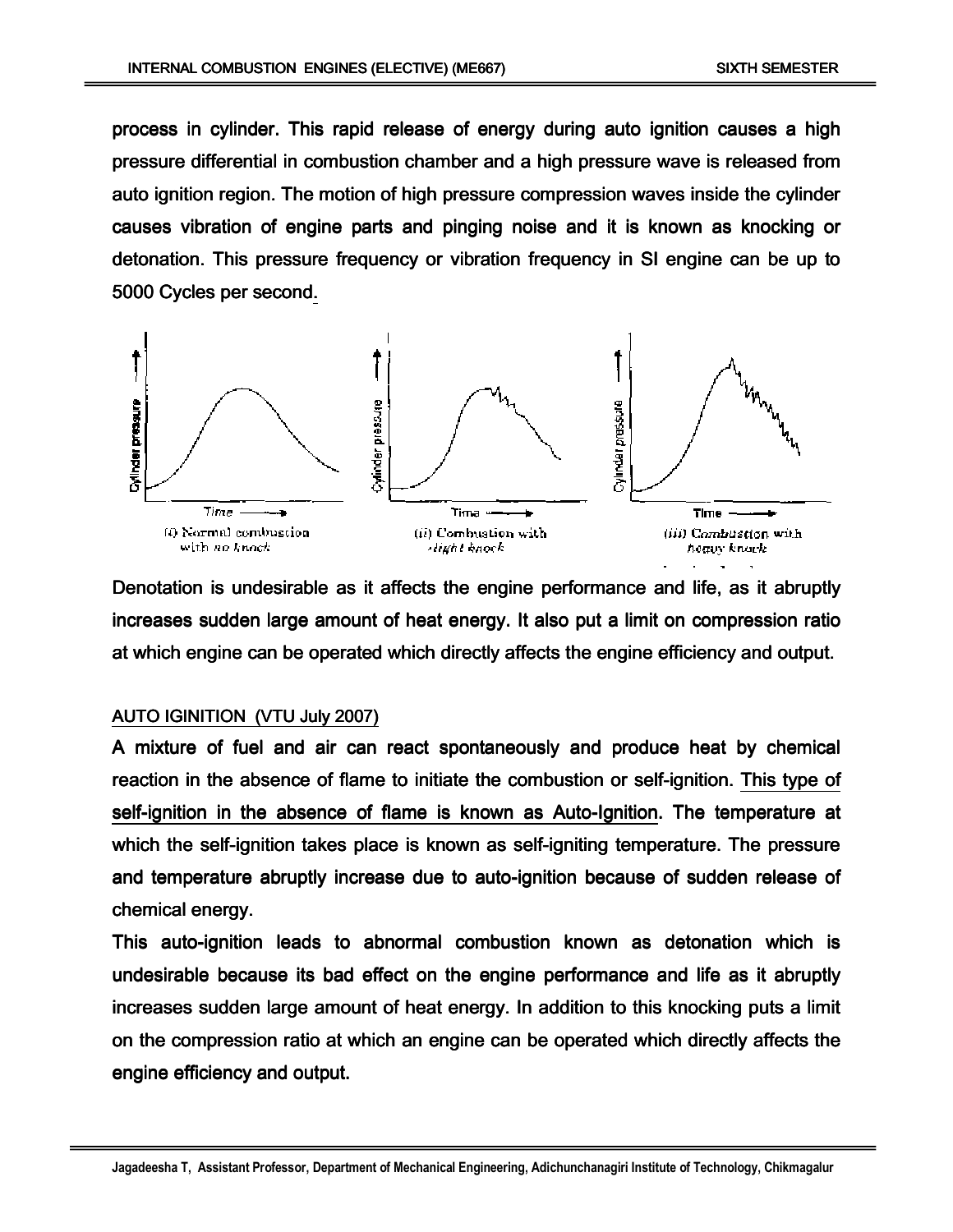Auto-ignition of the mixture does not occur instantaneously as soon as its temperature rises above the self-ignition temperature. Auto-ignition occurs only when the mixture stays at a temperature equal to or higher than the self-ignition temperature for a "finite time". This time is known as delay period or reaction time for auto-ignition. This delay time as a function of compression ratio is shown in adjacent figure.

As the compression ratio increases, the delay period decreases and this is because of increase in initial (before combustion) pressure and temperature of the





charge. The self-ignition temperature is a characteristic of fuel air mixture and it varies from fuel to fuel and mixture strength to mixture - strength of the same fuel.

### PRE -IGINITION (VTU July 2007)

Pre-ignition is the ignition of the homogeneous mixture of charge as it comes in contact with hot surfaces, in the absence of spark.

Auto ignition may overheat the spark plug and exhaust valve and it remains so hot that its temperature is sufficient to ignite the charge in next cycle during the compression stroke before spark occurs and this causes the pre-ignition of the charge.

Pre-ignition is initiated by some overheated projecting part such as the sparking plug electrodes, exhaust valve head, metal corners in the combustion chamber, carbon deposits or protruding cylinder head gasket rim etc.

pre-ignition is also caused by persistent detonating pressure shockwaves scoring away the stagnant gases which normally protect the combustion chamber walls. The resulting increased heat flow through the walls, raises the surface temperature of any protruding poorly cooled part of the chamber, and this there fore provides a focal point for preignition.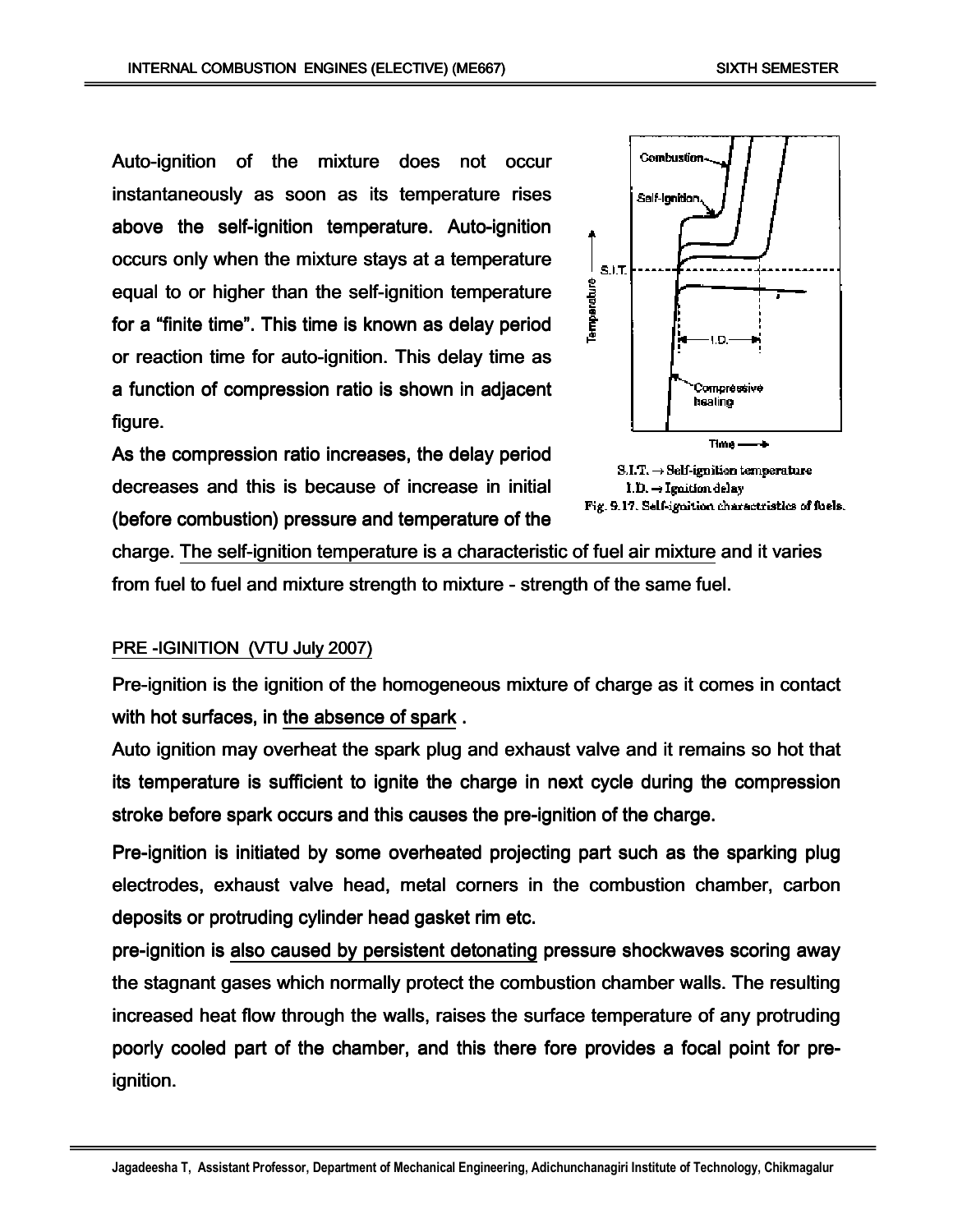### **Effects of Pre-ignition**

- It increase the tendency of denotation in the engine
- It increases heat transfer to cylinder walls because high temperature gas remains in contact with for a longer time
- Pre-ignition in a single cylinder will reduce the speed and power output
- Pre-ignition may cause seizer in the multi-cylinder engines, only if only cylinders have pre-ignition

#### DIFFERENCE BETWEEN NORMAL/ABNORMAL COMBUSTION AND PRE-INGINITON



**Jagadeesha T, Assistant Professor, Department of Mechanical Engineering, Adichunchanagiri Institute of Technology, Chikmagalur**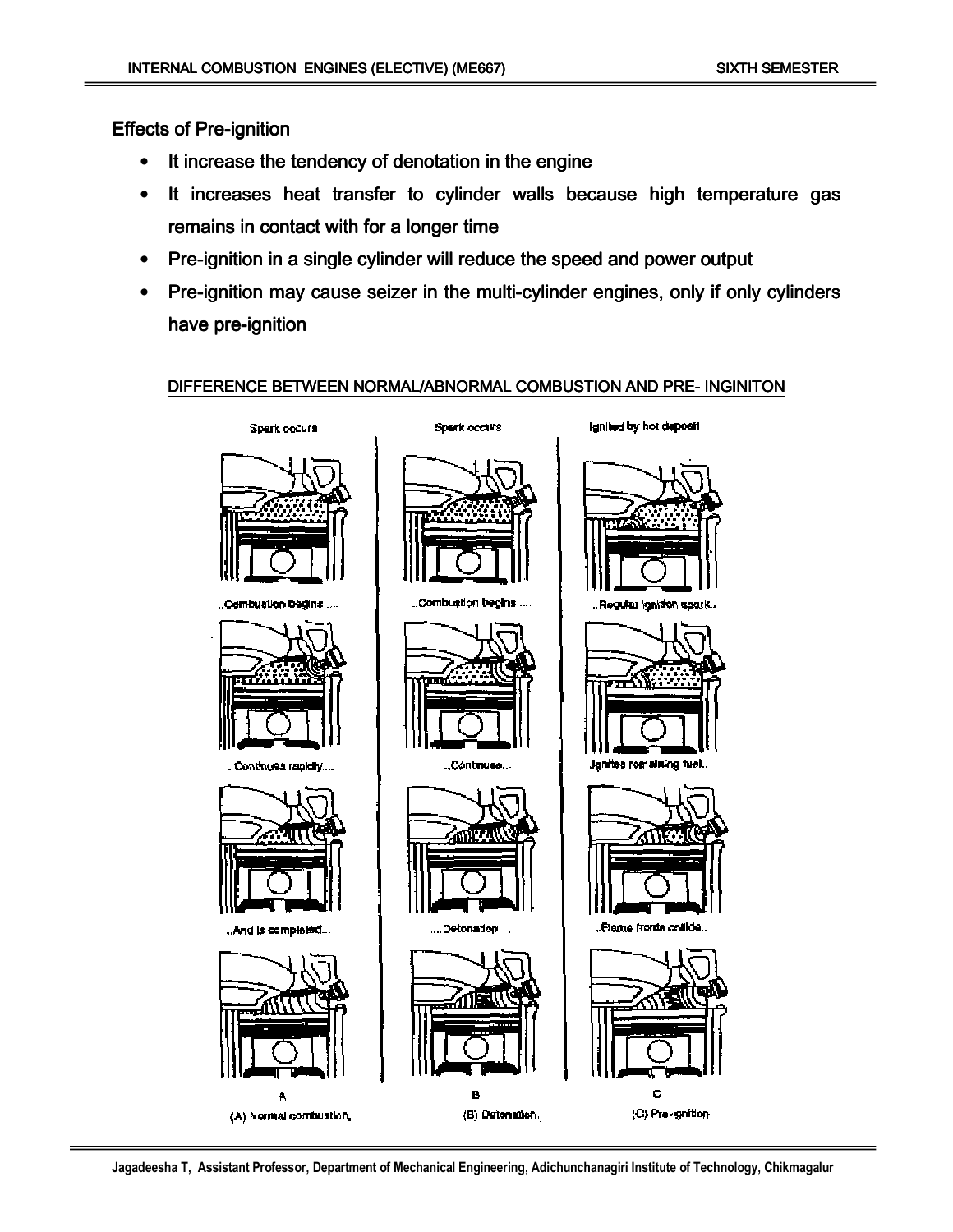#### EFFECT OF DETONATION (VTU Jan 2006)

The harmful effects of detonation are as follows:

1. Noise and Roughness. Knocking produces a loud pulsating noise and pressure waves. These waves which vibrates back and forth across the cylinder. The presence of. vibratory motion causes crankshaft vibrations and the engine runs rough.

### 2. Mechanical Damage. 2. Mechanical Damage.

(a)High pressure waves generated during knocking can increase rate of wear of parts of combustion chamber. Sever erosion of piston crown( in a manner similar to that of marine propeller blades by cavitation), cylinder head and pitting of inlet and outlet valves may result in complete wreckage of the engine.

(b) Detonation is very dangerous in engines having high noise level. In small engines the knocking noise is easily detected and the corrective measures can be taken but in aero-engines it is difficult to detect knocking noise and hence corrective measures cannot be taken. Hence severe detonation may persist for a long time which may ultimately result in complete wreckage of the piston.

3. Carbon deposits. Detonation results in increased carbon deposits.

4. Increase in heat transfer. Knocking is accompanied by an increase in the rate of heat transfer to the combustion chamber walls.

The increase in heat transfer is due to two reasons.

- The minor reason is that the maximum temperature in a detonating engine is about 150 $\degree$ C higher than in a non-detonating engine, due to rapid completion of combustion combustion
- The major reason for increased heat transfer is the scouring away of protective layer of inactive stagnant gas on the cylinder walls due to pressure waves. The inactive layer of gas normally reduces the heat transfer by protecting the combustion and piston crown from direct contact with flame.

5. Decrease in power output and efficiency. Due to increase in the rate of heat transfer the power output as well as efficiency of a detonating engine decreases.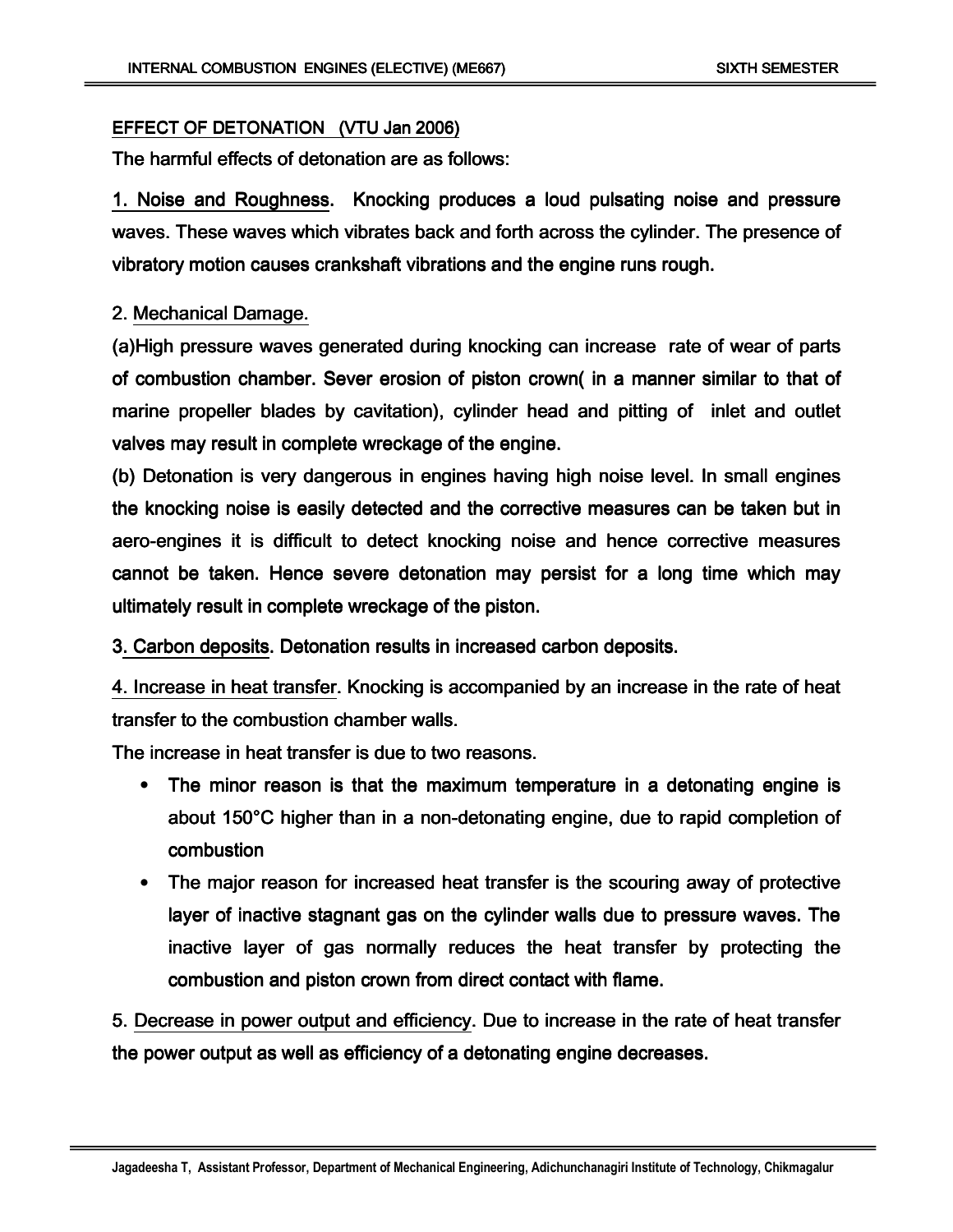6 Pre-ignition. The increase in the rate of heat transfer to the walls has yet another effect. It may cause local overheating, especially of the sparking plug, which may reach a temperature high enough to ignite the charge before the passage of spark, thus causing pre-ignition. An engine detonating for a long period would most probably lead to pre-ignition and this is the real danger of detonation.

# EFFECT OF ENGINE OPERATING VARIABLES ON THE ENGINE KNOCKING DETONATION (VTU July 2005)

The various engine variable affecting knocking can be classified as :

- Temperature factors
- Density factors
- $\bullet$  Time factors
- $\bullet$  Composition factors

# (A) TEMPERATURE FACTORS.

Increasing the temperature of the unburned mixture increase the possibility of knock in the SI engine We shall now discuss the effect of following engine parameters on the temperature of the unburned mixture:

- $\cdot$  RAISING THE COMPRESSION RATIO. Increasing the compression ratio increases both the temperature and pressure (density of the unburned mixture). Increase in temperature reduces the delay period of the end gas which in turn increases the tendency to knock.
- $\cdot$  SUPERCHARGING. It also increases both temperature and density, which increase the knocking tendency of engine
- $\div$  COOLANT TEMPERATURE Delay period decreases with increase of coolant temperature, decreased delay period increase the tendency to knock
- $\div$  TEMPERATURE OF THE CYLINDER AND COMBUSTION CHAMBER WALLS : The temperature of the end gas depends on the design of combustion chamber. Sparking plug and exhaust valve are two hottest parts in the combustion chamber and uneven temperature leads to pre-ignition and hence the knocking.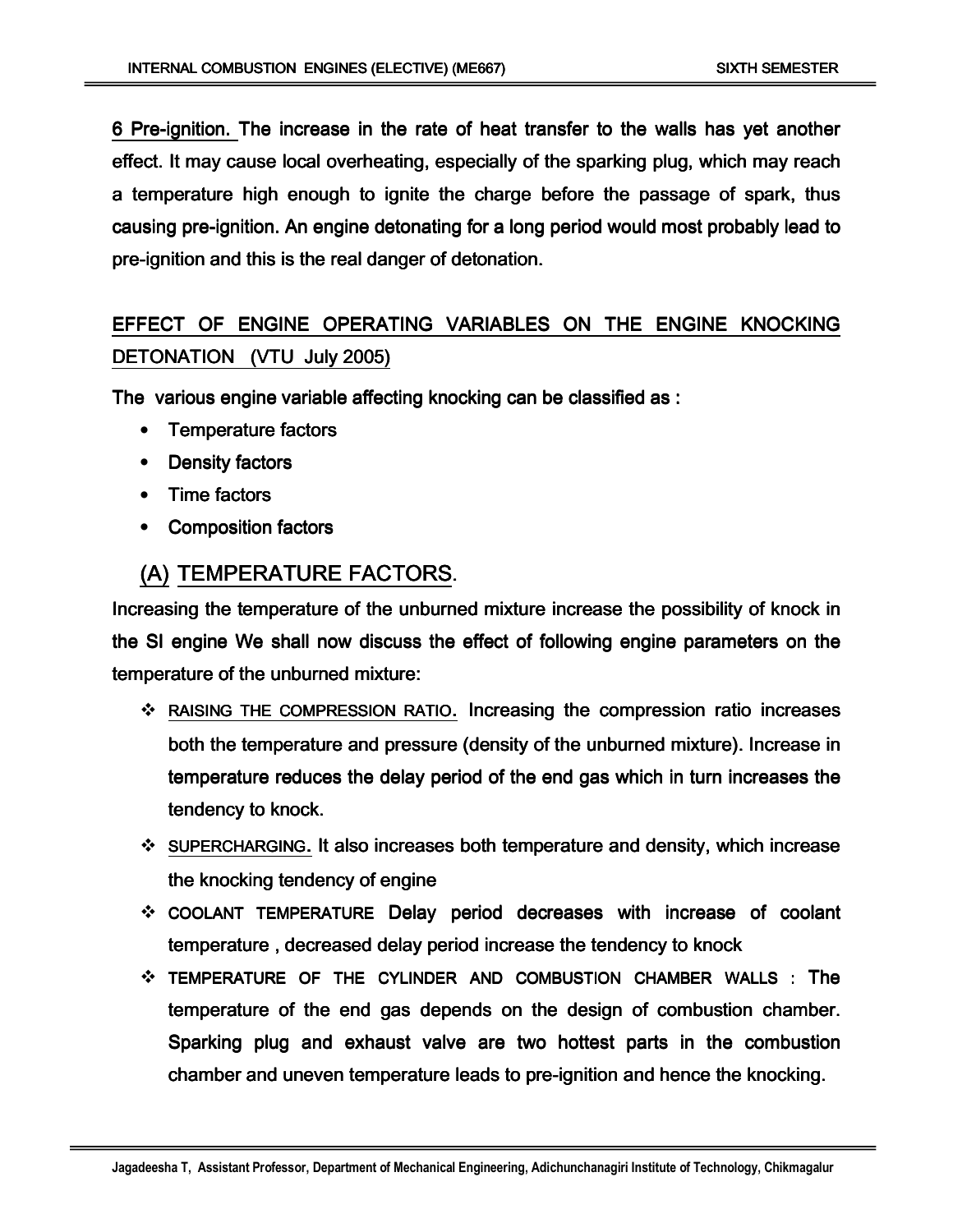# (B) DENSITY FACTORS.

Increasing the density of unburnt mixture will increase the possibility of knock in the engine. The engine parameters which affect the density are as follows:

- $\cdot$  Increased compression ratio increase the density
- $\cdot$  Increasing the load opens the throttle valve more and thus the density
- $\div$  Supercharging increase the density of the mixture
- $\div$  Increasing the inlet pressure increases the overall pressure during the cycle. The high pressure end gas decreases the delay period which increase the tendency of knocking.
- $\cdot$  Advanced spark timing : quantity of fuel burnt per cycle before and after TDC position depends on spark timing. The temperature of charge increases by increasing the spark advance and it increases with rate of burning and does not allow sufficient time to the end mixture to dissipate the heat and increase the knocking tendency

# (C) TIME FACTORS.

Increasing the time of exposure of the unburned mixture to auto-ignition conditions increase the possibility of knock in SI engines.

- $\div$  Flame travel distance: If the distance of flame travel is more, then possibility of knocking is also more. This problem can be solved by combustion chamber design, spark plug location and engine size. Compact combustion chamber will have better anti-knock characteristics, since the flame travel and combustion time will be shorter. Further, if the combustion chamber is highly turbulent, the combustion rate is high and consequently combustion time is further reduced; this further reduces the tendency to knock.
- $\cdot$  Location of sparkplug. A spark plug which is centrally located in the combustion chamber has minimum tendency to knock as the flame travel is minimum. The flame travel can be reduced by using two or more spark plugs.
- $\div$  Location of exhaust valve. The exhaust valve should be located close to the spark plug so that it is not in the end gas region; otherwise there will be a tendency to knock.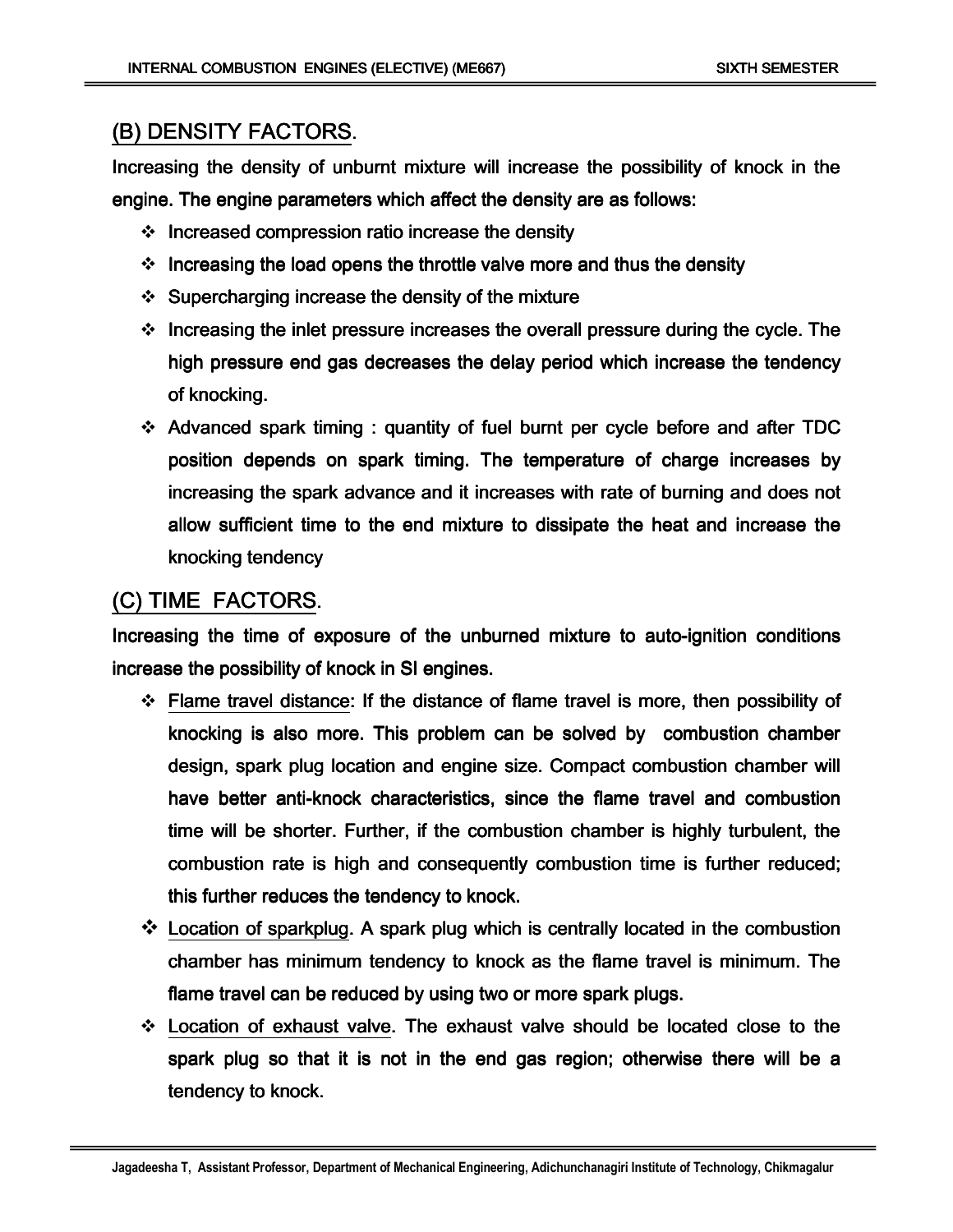- $\div$  Engine size. Large engines have a greater knocking tendency because flame requires a longer time to travel across the combustion chamber. In SI engine therefore, generally limited to 100mm
- $\cdot$  Turbulence of mixture decreasing the turbulence of the mixture decreases the flame speed and hence increases the tendency to knock. Turbulence depends on the design of combustion chamber and one engine speed.

### (D) COMPOSITION.

( Influence of chemical structure on knocking –  $VTU$  August 2005)

The properties of fuel and A/F ratio are primary means to control knock :

(a) Molecular Structure. The knocking tendency is markedly affected by the type of the fuel used. Petroleum fuels usually consist of many hydro-carbons of different molecular structure. The structure of the fuel molecule has enormous effect on knocking tendency. Increasing the carbon-chain increases the knocking tendency and centralizing the carbon atoms decreases the knocking tendency. Unsaturated hydrocarbons have less knocking tendency than saturated hydrocarbons.

### **Paraffins**

- $\cdot$  Increasing the length of carbon chain increases the knocking tendency.
- $\div$  Centralising the carbon atoms decreases the knocking tendency.
- $\div$  Adding methyl group (CH to the side of the carbon chain in the centre position decreases the knocking tendency.

### **Olefins**

Introduction of one double bond has little effect on anti-knock quality but two or three double bond results less knocking tendency except C and C

### Napthenes and Aromatics

- $\div$  Napthenes have greater knocking tendency than corresponding aromatics.
- $\cdot$  With increasing double-bonds, the knocking tendency is reduced.
- $\div$  Lengthening the side chains increases the knocking tendency whereas branching of the side chain decreases the knocking tendency.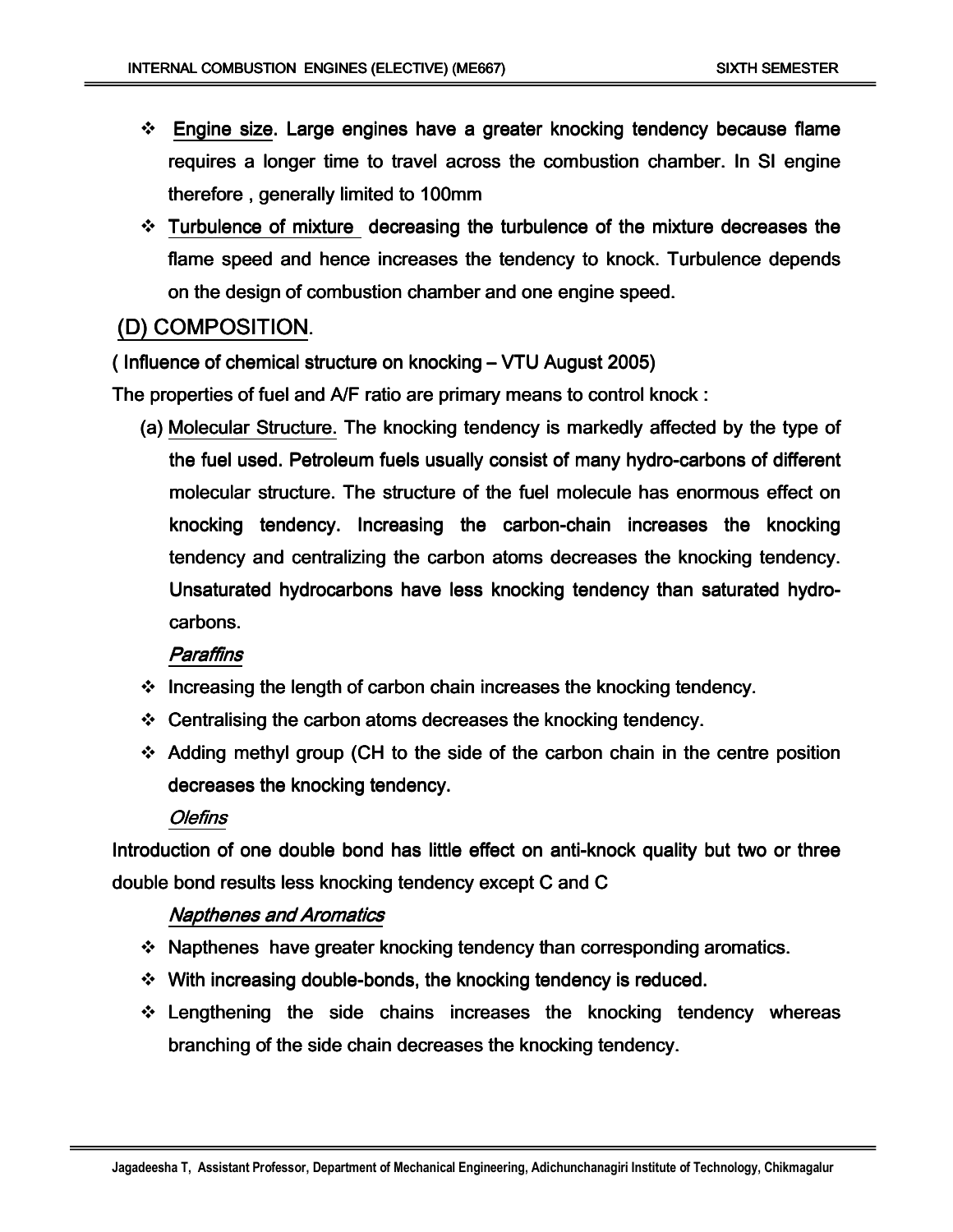(b) Fuel-air ratio. The most important effect of fuel-aft ratio is on the reaction time or ignition delay. When the mixture is nearly 10% richer than stoichiomiric (fuel-air ratio = 0.08) ignition lag of the end gas is minimum and the velocity of flame propagation is maximum. By making the mixture leaner or richer (than F/A 0.08) the tendency to knock is decreased. A too rich mixture is especially effective in decreasing or eliminating the knock due to longer delay and lower temperature of compression.

(c)Humidity of air. Increasing atmospheric humidity decreases the tendency to knock by decreasing the reaction time of the fuel

The trends of the most of the above factors on knocking tendency of the engine is given below:

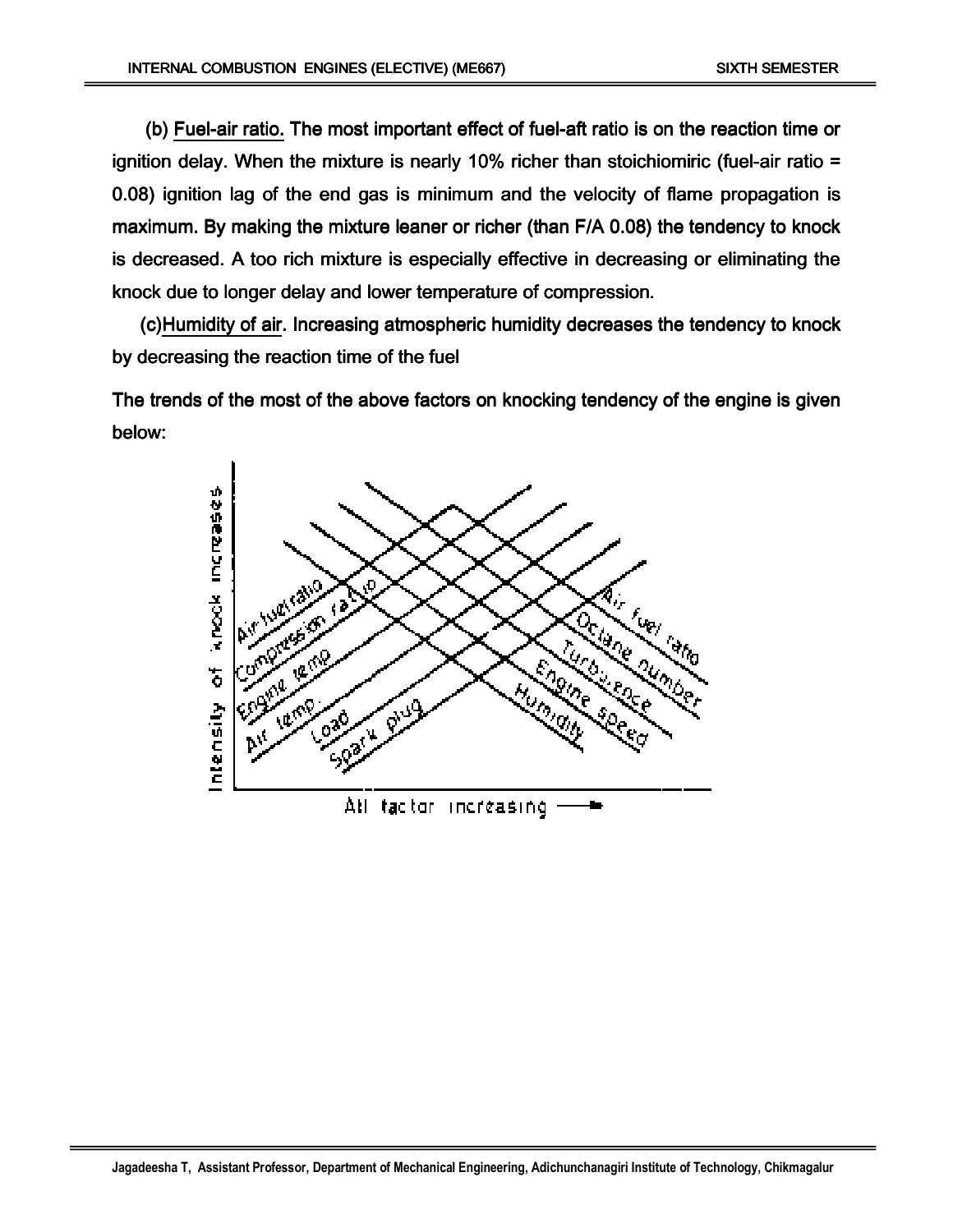Table below gives the general summary of variables affecting the knock in an SI engine

| <b>Increase</b><br>in.<br>variable | Major effect<br>on unburned  <br>charge       | Action to be<br>taken to reduce<br>knocking | Can operator<br>usually<br>control?  |
|------------------------------------|-----------------------------------------------|---------------------------------------------|--------------------------------------|
| Compression<br>ratio               | <b>Increases</b><br>Temperature &<br>pressure | Reduce                                      | No                                   |
| Mass of<br>charge inducted         | Increases<br>pressure                         | Reduce                                      | Yes +                                |
| Inlet<br>temperature               | <b>Increases</b><br>temperature               | Reduce                                      | In some cases                        |
| Chamber wall<br>temperature        | <b>Increases</b><br>temperature               | Reduce                                      | Not ordinarily                       |
| <b>Spark advance</b>               | <b>Increases</b><br>Temperature &<br>pressure | Retard                                      | In some cases                        |
| $A/F$ ratio                        | Increases<br>Temperature &<br>pressure        | Make very rich                              | In some cases                        |
| Turbulence                         | Decreases<br>time factor                      | Increase                                    | Somewhat<br>through engine<br>speed) |
| Engine speed                       | Decreases<br>time factor                      | <b>Increase</b>                             | Yes                                  |
| Distance of<br>Flame travel        | <b>Increases</b><br>time factor               | Reduce                                      | <b>No</b>                            |

Summary of Variables Affecting Knock in an SI Engine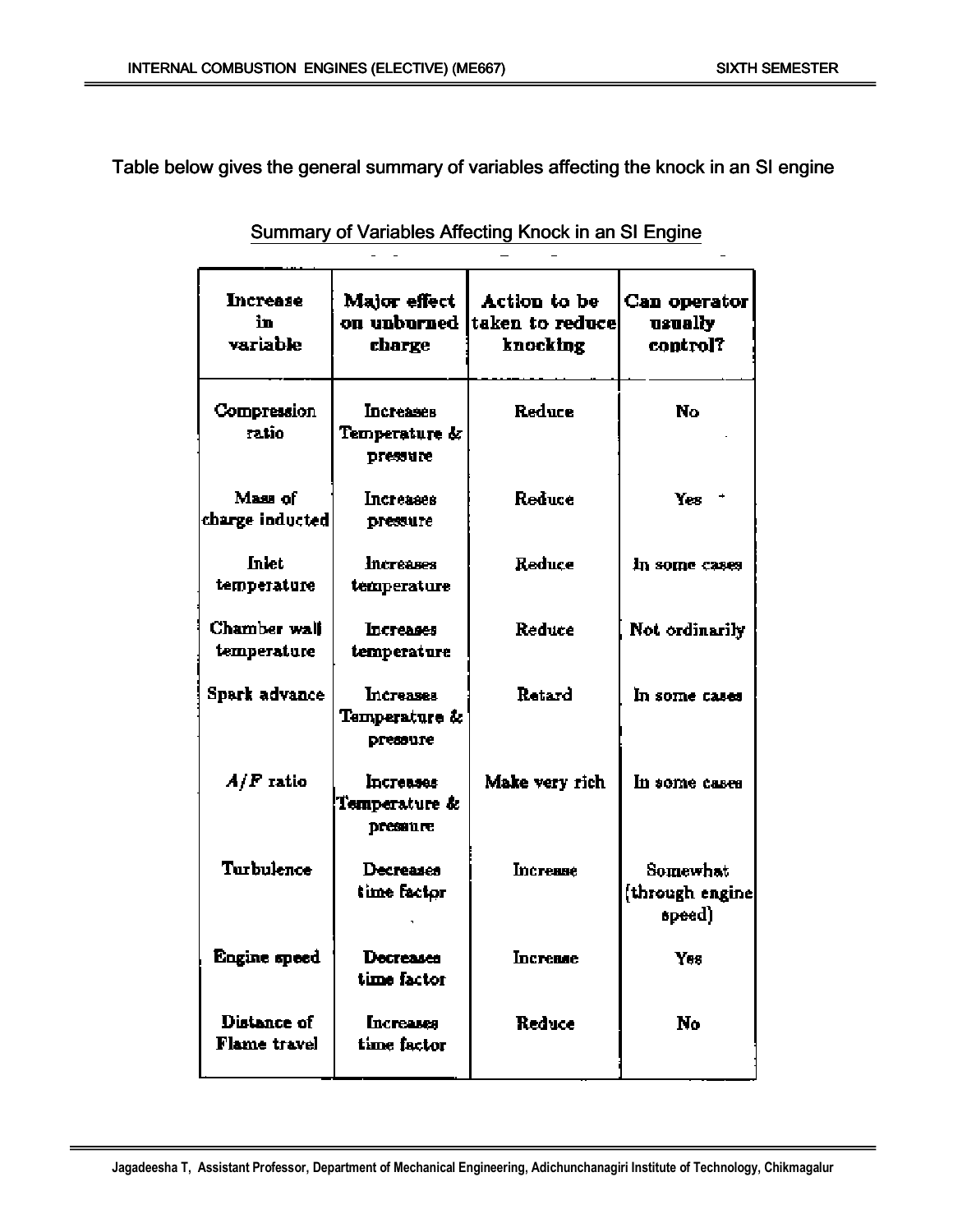# Effect of engine variables on Knocking in SI engine (VTU Jan 2007)

- 1. Compression ratio: The pressure and temperature at the end of compression increases with increase in compression ratio. This in turn increase the maximum pressure during the combustion and creates a tendency to knock
- 2. Supercharging : increase the temperature and density of mixture and thus the tendency to knock is increased.
- 3. Turbulence : decreasing the turbulence of mixture decreases the flame speed and hence increase the tendency to knock
- 4. Octane rating of fuel : higher the octane number, less the tendency to knock. Parafins have maximum tendency to knock and aromatic series have minimum tendency to knock . ( also see Influence of chemical structure on knocking)

# Factors that limits the compression ratio in petrol engine (VTU July 2007)

In petrol engine we use the mixture of air and petrol and thermal efficiency of petrol engine increase with increase in compression ratio. But the value of compression ration is limited by phenomenon of knocking. The pressure and temperature at the end of compression increases with increase in compression ratio. This in turn increase the maximum pressure during the combustion and creates a tendency to knock. Thus,

Higher compression ratio, higher is the tendency to knock, therefore the value of compression ratio in petrol engine is limited to 6 to 10.

Compression ratio can be marginally improved by using fuel with Tetra-ethyl lead. TEL delays the auto ignition and allows it to occur at higher temperature and thus reduces knocking. The use of TEL is now in disfavor because of atmospheric pollution ( lead is toxic and has serious environmental and health hazards).

### KNOCK RATING OF SI ENGINE FUELS ( OCTANE NUMBER ) ( VTU Jan 2006)

The tendency to detonate depends on composition of fuel. Fuel differ widely in their ability to resist knock. The property of fuel which describes how fuel will or will nor self ignite is called the OCTANE NUMBER. It is defined as the percentage of Iso-octane by volume in a mixture of Iso-octane and n-heptane which exactly matches the knocking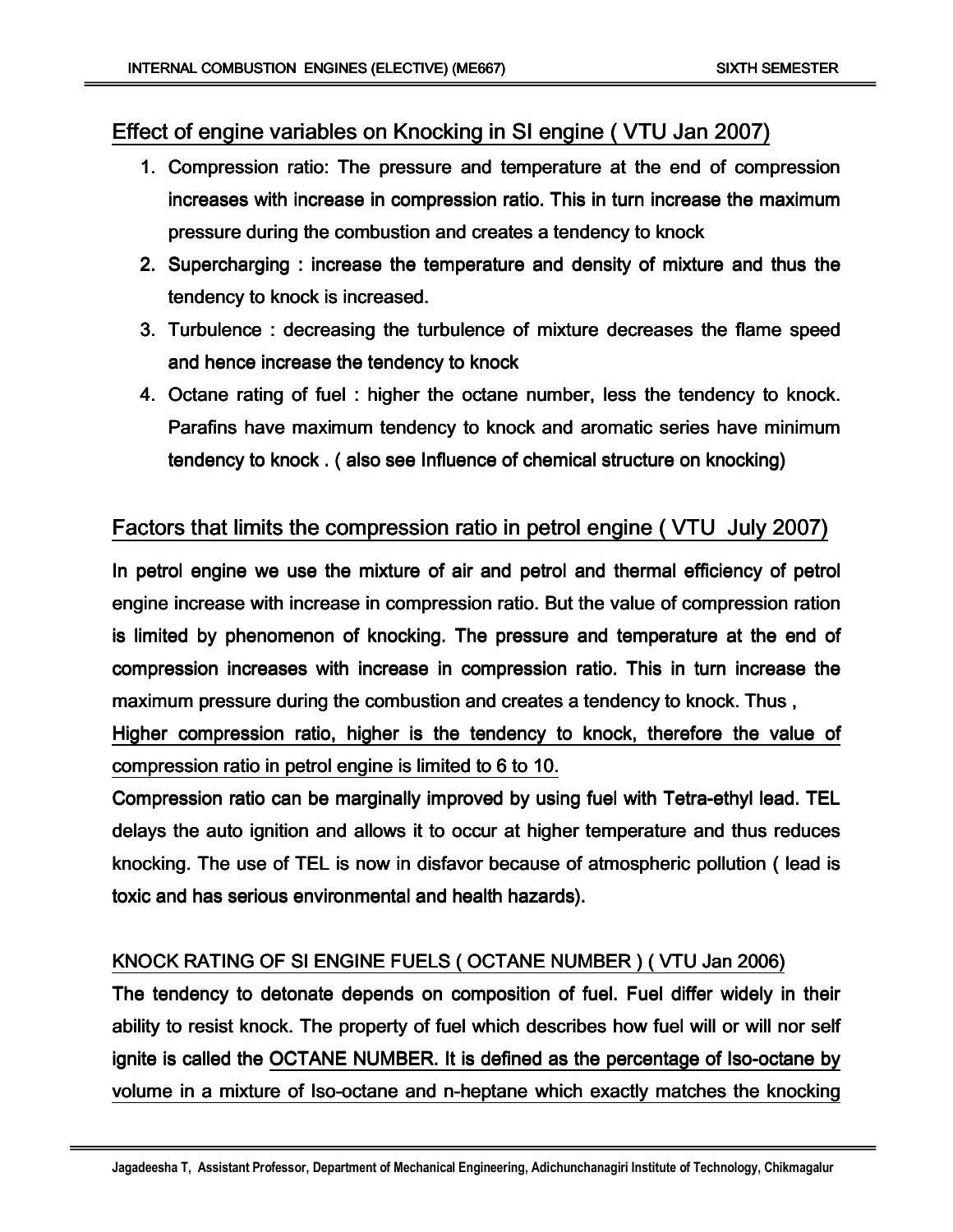tendency of a given fuel, in a standard fuel under given standard operating conditions.

The rating of a particular SI fuel is done by comparing its antiknock performance with that of standard reference fuel which is usually combination of Iso-octane and nheptane. Iso-octane ( $C_8H_{18}$ ) which has a very high resistance to knock and therefore it is arbitrarily assigned a rating of 100 octane number. N-heptane  $(C_7H_{16})$  which is very prone to knock and therefore given a zero value.

For example: Octane number 80 means that the fuel has same knocking tendency as mixture of 80% iso-octane and 20% n-heptane (by volume basis).

A fuel having an octane number of 110 means fuel has the same tendency to resist as a mixture of 10 cc of Tetra ethyl lead (TEL) in one U.S gallon of Iso-octane.

### HIGHEST USEFUL COMPRESSION RATIO (HUCR) ( VTU July 2005)

The thermal efficiency of IC engine increase with increase in Compression Ratio. The maximum compression ratio of any SI engine is limited by its tendency to knock. HUCR is the highest compression ratio employed at which a fuel can be used in a specified engine under specified set of operating conditions, at which detonation first becomes audible with both ignition and mixture strength adjusted to give highest efficiency.

| Iso-octane     | 10.96 |
|----------------|-------|
| n-heptane      | 3.75  |
| <b>Toulene</b> | 15    |
| Cyclo hexane   | 8.20  |

### Anti Knock Agents

The knock resistance tendency of a fuel can be increased by adding anti-knock agents. The anti knock agents are substances which decreases the rate of preflame reaction by delaying the auto ignition of the end mixture in engine until flame generated by spark plug.

TEL  $[P (C_2 H_5)_4]$  is most powerful anti knock agents. TEL increase the efficiency of engine and increase the specific output of SI engine. Its use will not improve the performance of engine which is not knocking unless the spark advanced. CR is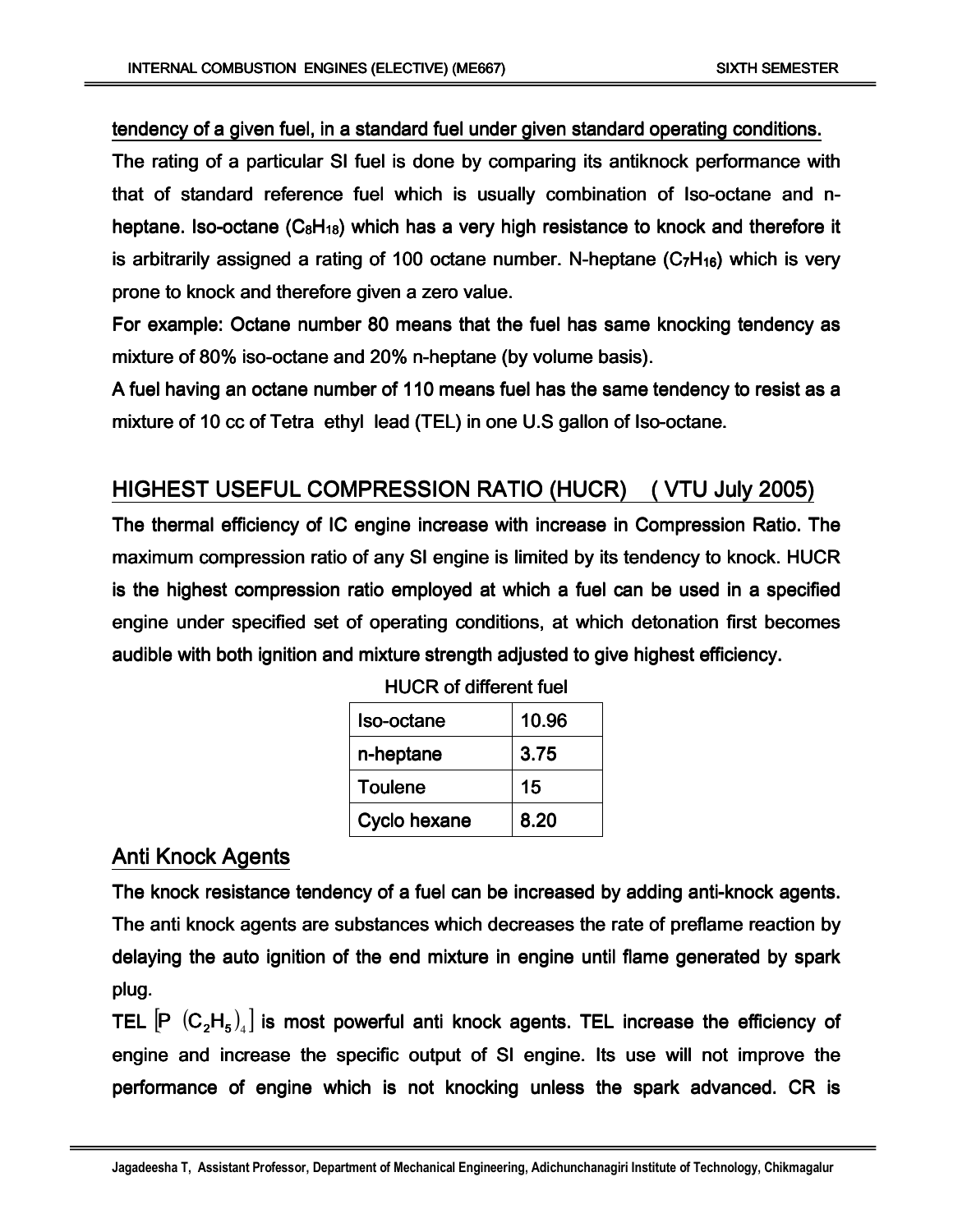increased or higher inlet pressure is used to take advantage of an increase in octane number. The use of leaded gasoline. However is not perfect solution to problem. It leads to emission of lead into atmosphere which is known to be very hazardous.

| Compound               | <b>Chemical Symbol</b>          | <b>Weight for</b> | <b>Relative</b> |
|------------------------|---------------------------------|-------------------|-----------------|
|                        |                                 | given effect (gm) | weight          |
| <b>Tetraethyl lead</b> | $Pb(C_2H_5)_4$                  | 0.0295            | 1               |
| Aniline                | $C_6H_5NH_2$                    | 1                 | 34              |
| Ethyl lodide           | C <sub>2</sub> H <sub>5</sub> I | 1.55              | 53              |
| Ethyl alcohol          | $C2H5$ OH                       | 4.75              | 161             |
| <b>Xylene</b>          | $[C_6H_4CH_3]_2$                | 8.00              | 271             |
| <b>Toluene</b>         | $C_6H_5CH_3$                    | 8.8               | 298             |
| <b>Benzene</b>         | $C_6H_6$                        | 9.8               | 332             |

The following table shows some anti knock agents and effectiveness.

The following table gives the relative effectiveness of anti knocks

| Compound                              | <b>Relative effectiveness</b> |  |
|---------------------------------------|-------------------------------|--|
| Tetra ethyl lead (TEL)                | 100                           |  |
| Methyl cyclo pentadienyl              | 65                            |  |
| Manganese tricarbonyl Ironcarbonyl    | 43                            |  |
| Copper methyl arnino methyle necetate | 40                            |  |
| Nickel carbonyl                       | 30                            |  |
| Tri ethyl bismuth                     | 20                            |  |
| Tetra ethyl tin                       | 3                             |  |
| N-Methyl aniline-Ethyl iodide         | 11                            |  |

#### The effect of anti knock agents on HUCR is shown below